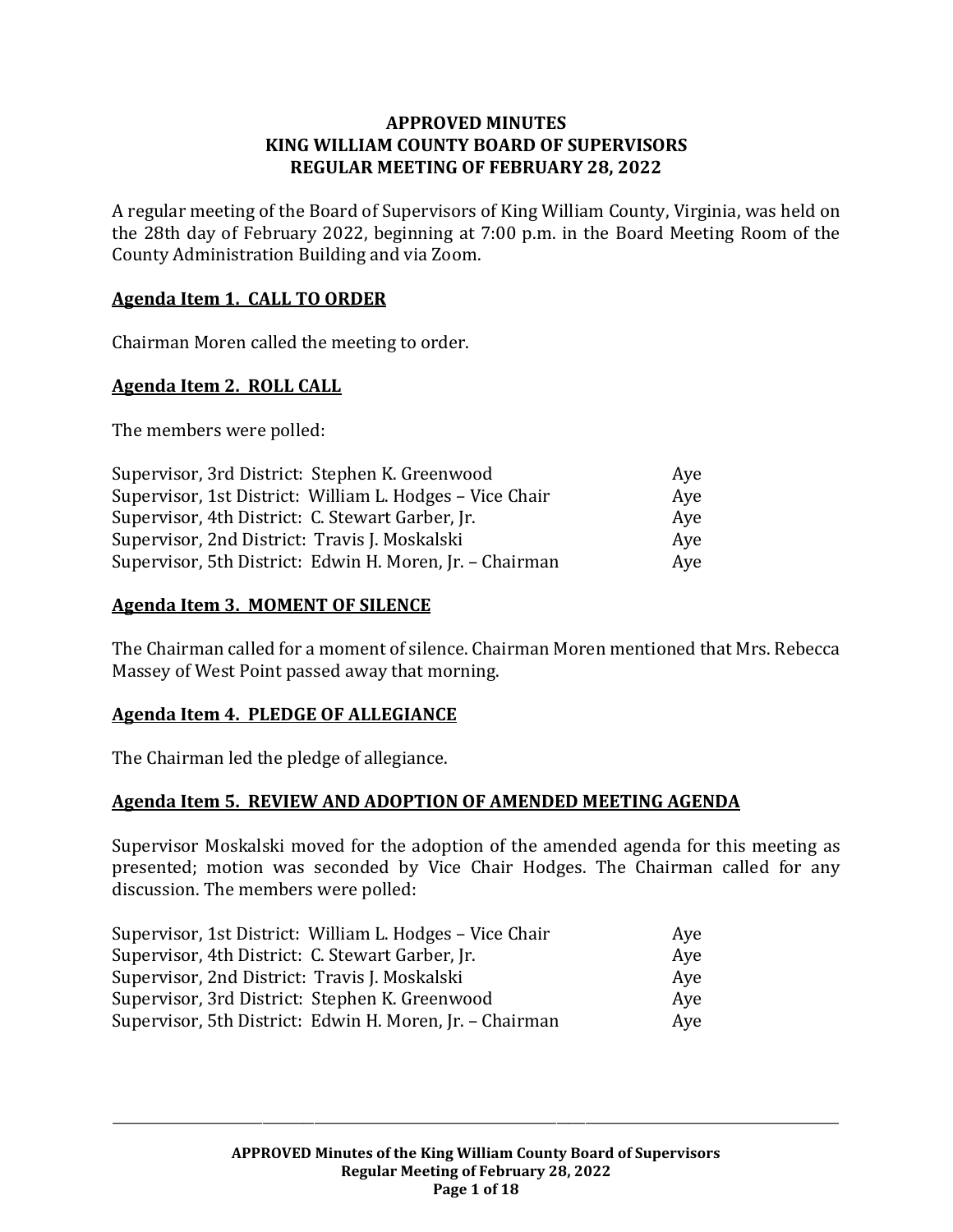# **Agenda Item 6. PUBLIC COMMENT**

Chairman Moren opened the Public Comment period. There being no speakers, the Chairman closed the Public Comment period.

# **Agenda Item 7. CONSENT AGENDA**

Consent Agenda items included:

- a. Approval of Minutes:
	- i. Draft Minutes of the January 24, 2022 Regular Meeting
	- ii. Draft Minutes of the January 31, 2022 Budget Work Session Meeting
- b. Approval of Expenditures January 2022
- c. **Resolution 22-11**  Updating the Representative Appointment to the Middle Peninsula Chesapeake Bay Public Access Authority (MP-PAA)
- d. **Resolution 22-12** Appropriating Department of Education HVAC Replacement & Improvement Grant Funds For King William County Public Schools Hamilton-Holmes Middle School (HHMS) HVAC Projects
- e. **Resolution 22-13** Recognizing and Honoring March 2022 as Women's History Month

Chairman Moren pointed out the resolution recognizing and honoring March 2022 as Women's History Month.

Supervisor Moskalski moved for approval of the Consent Agenda; motion was seconded by Supervisor Garber. The Chairman called for any discussion. The members were polled:

| Supervisor, 4th District: C. Stewart Garber, Jr.         | Aye |
|----------------------------------------------------------|-----|
| Supervisor, 2nd District: Travis J. Moskalski            | Aye |
| Supervisor, 3rd District: Stephen K. Greenwood           | Aye |
| Supervisor, 1st District: William L. Hodges – Vice Chair | Aye |
| Supervisor, 5th District: Edwin H. Moren, Jr. - Chairman | Aye |

#### **RESOLUTION 22-11**

# **UPDATING THE KING WILLIAM COUNTY APPOINTMENT TO SERVE ON THE MIDDLE PENINSULA CHESAPEAKE BAY PUBLIC ACCESS AUTHORITY BOARD OF DIRECTORS**

**WHEREAS,** the Middle Peninsula Public Access Authority (MP-PAA) was created by the Virginia General Assembly on April 7, 2002, and ratified by participating localities on June 13, 2003, in recognition of shorelines as high priority natural areas and the need to set aside shorelines and other lands for access by citizens for various types of recreational activities; and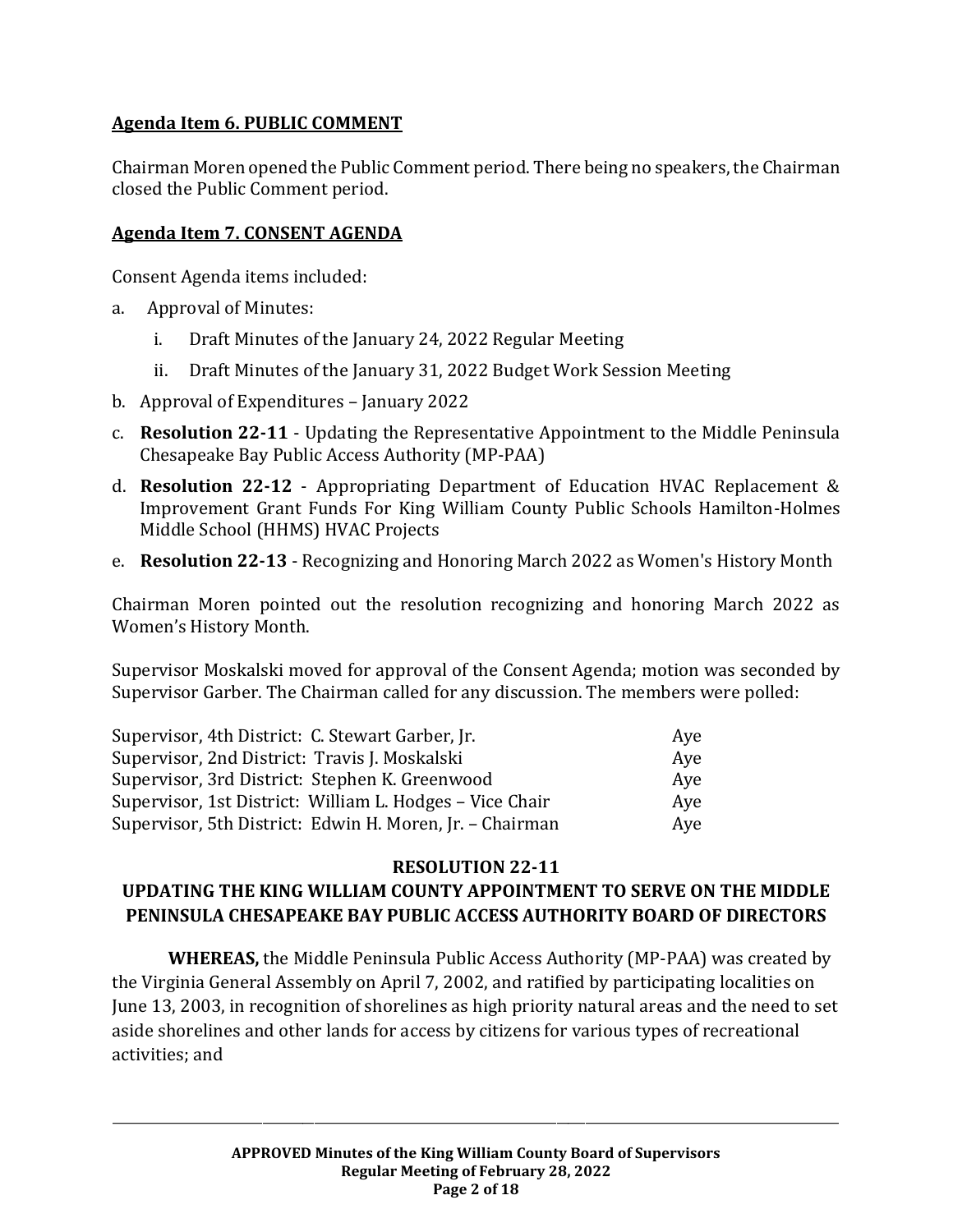**WHEREAS,** member localities include the Counties of Essex, Gloucester, King & Queen, King William, Mathews, and Middlesex and the Towns of Tappahannock, Urbanna, and West Point; and

**WHEREAS,** the MP-PAA provides for the appointment, by the respective member governing bodies, of a Primary and Alternate Representative from each member locality with such appointment and associated representation starting and ending at the pleasure of the governing body; and

**WHEREAS,** the King William County Board of Supervisors previously appointed Trenton L. Funkhouser to serve as the Primary Representative on January 24, 2011, with no term expiration, and Bret Schardein as the Alternate Representative on February 25, 2013, with no term expiration; and

**WHEREAS,** it is now necessary to update these appointments because these individuals are no longer employed by King William County and because the MP-PAA legal representative has asked for updated appointments which comply with the By-Laws of the MP-PAA by all member localities; and

**WHEREAS,** Virginia Code  $\S15.2 - 6604$  states, "The governing body of each participating political subdivision shall appoint either one or two directors, one of whom shall be a member of the appointing governing body or its chief operating officer."; and

**WHEREAS,** the MP-PAA By-Laws state King William County shall appoint one Director and that "The governing body of each member political subdivision may appoint an alternate whose term shall be the same as the director of each political subdivision."

**NOW THEREFORE, BE IT RESOLVED** that the King William County Board of Supervisors appoints the King William County Administrator to serve as the County's Primary Director on the Middle Peninsula Chesapeake Bay Public Access Authority, and the King William County Director of Planning to serve as the County's Alternate, each for four-year terms expiring December 31, 2025, or until such time successors are appointed and qualified; and

**BE IT FURTHER RESOLVED** that the King William County Board of Supervisors may remove at any time, without cause, any Director appointed by it and appoint a successor Director to fill the remaining portion of the removed director's term.

**DONE** this 28th day of February, 2022.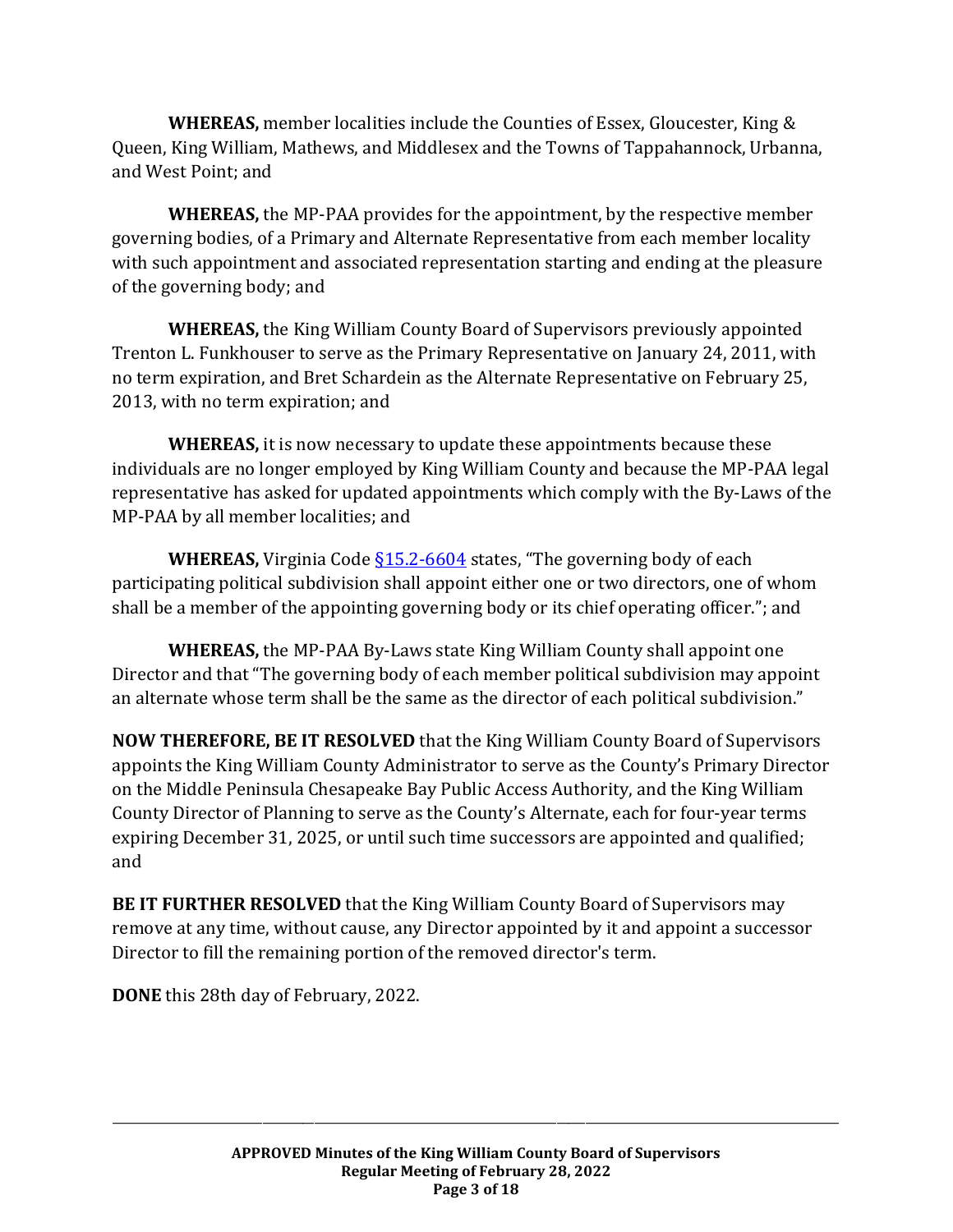#### **RESOLUTION 22-12 APPROPRIATING DEPARTMENT OF EDUCATION HVAC REPLACEMENT & IMPROVEMENT GRANT FUNDS FOR KING WILLIAM COUNTY PUBLIC SCHOOLS HAMILTON-HOLMES MIDDLE SCHOOL (HHMS) HVAC PROJECTS**

**WHEREAS**, the Commonwealth of Virginia Department of Education accepted applications for an HVAC Replacement & Improvements Grant; and

**WHEREAS,** King William County Public Schools was awarded \$403,080 to assist with repairs of HVAC equipment at Hamilton-Holmes Middle School; and

**WHEREAS**, the King William County Public School Board approved the appropriation and expenditure of these funds at their February 15, 2022 meeting; and

**WHEREAS,** the King William County Board of Supervisors wishes to amend its FY2022 School budget to reflect the receipt and expenditure of these funds as follows:

| Revenues: Virginia Department of Education Grant Award | \$403,080 |
|--------------------------------------------------------|-----------|
| Expenditures: HVAC Replacement & Improvement at HHMS   | \$403,080 |

**NOW, THEREFORE, BE IT RESOLVED** by the King William County Board of Supervisors that the FY2022 Budget is amended via appropriation to reflect the above amounts within the King William County Public Schools Capital Improvement Fund for HVAC replacement and improvement work at Hamilton-Holmes Middle School.

**DONE** this 28th day of February, 2022.

# **RESOLUTION 22-13**

# **RECOGNIZING AND HONORING MARCH 2022 AS WOMEN'S HISTORY MONTH**

**WHEREAS,** since 1987, Congress has passed resolutions requesting and authorizing the President to proclaim March of each year as Women's History Month to commemorate and encourage the study, observance and celebration of the vital role of women in American history; and

**WHEREAS,** women of every race, class, and ethnic background have made historic contributions to the growth and strength of our society in countless recorded and unrecorded ways; and

**WHEREAS,** the leadership of women in elected office serves as an example of community and civic engagement for girls and women in King William County; and

**WHEREAS,** women have played and continue to play critical economic, cultural, and social roles in every sphere of life by constituting a significant portion of the labor force working inside and outside of the home; and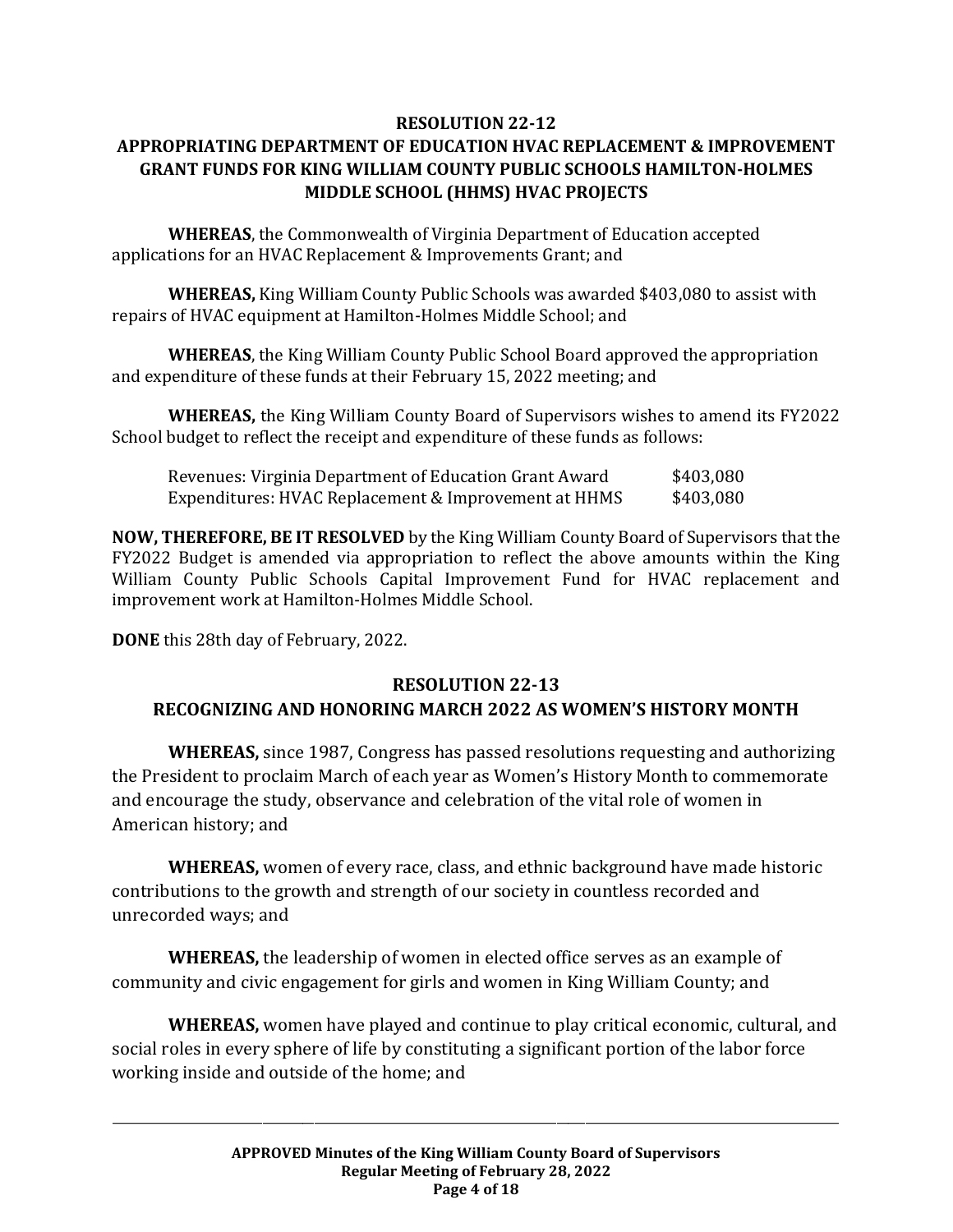**WHEREAS,** women have played a unique role throughout the history of society by providing the majority of the volunteer labor force; and

**WHEREAS,** women were particularly important in the establishment of early charitable, philanthropic, and cultural institutions in our Nation; and

**WHEREAS,** women have served our country courageously in the military; and

**WHEREAS,** women have been leaders, not only in securing their own rights of suffrage and equal opportunity, but also in the abolitionist movement, the emancipation movement, the industrial labor movement, the civil rights movement, and other movements, especially the peace movement, which create a more fair and just society for all; and

**WHEREAS,** additional education is needed to increase the knowledge of all citizens relative to the contributions of women and opportunities for girls and women to develop their leadership skills and to eliminate bias in education and the workforce;

**NOW THEREFORE, BE IT RESOLVED** that the King William County Board of Supervisors does hereby recognize and honor March 2022 as Women's History Month.

**DONE** this 28th day of February, 2022.

# **Agenda Item 8. PRESENTATIONS**

# **8.a. Accreditation Presentation to King William County Sheriff's Department**

Eric Smith with the Department of Criminal Justice Services said the Virginia Law Enforcement Professional Standards Commission (VLEPSC) accreditation includes over 190 specific standards and required an inspection, audit, review, critique, and proofs of compliance over the past four years.

Sheriff McLaughlin of New Kent County presented Sheriff Walton with a plaque and read the proclamation of accreditation.

# **Agenda Item 9. PUBLIC HEARING**

# **9.a. Ordinance 01-22 – Approving Proffer Amendment 01-2022: McCauley Park LLC – Sherry Graham, Director of Planning 9.b. Resolution 22-14 - CUP-10-21: Owner/Applicant - McCauley Park LLC - Sherry Graham, Director of Planning**

Ms. Graham presented photos and information regarding the proffer amendment which is required to approve the Conditional Use Permit.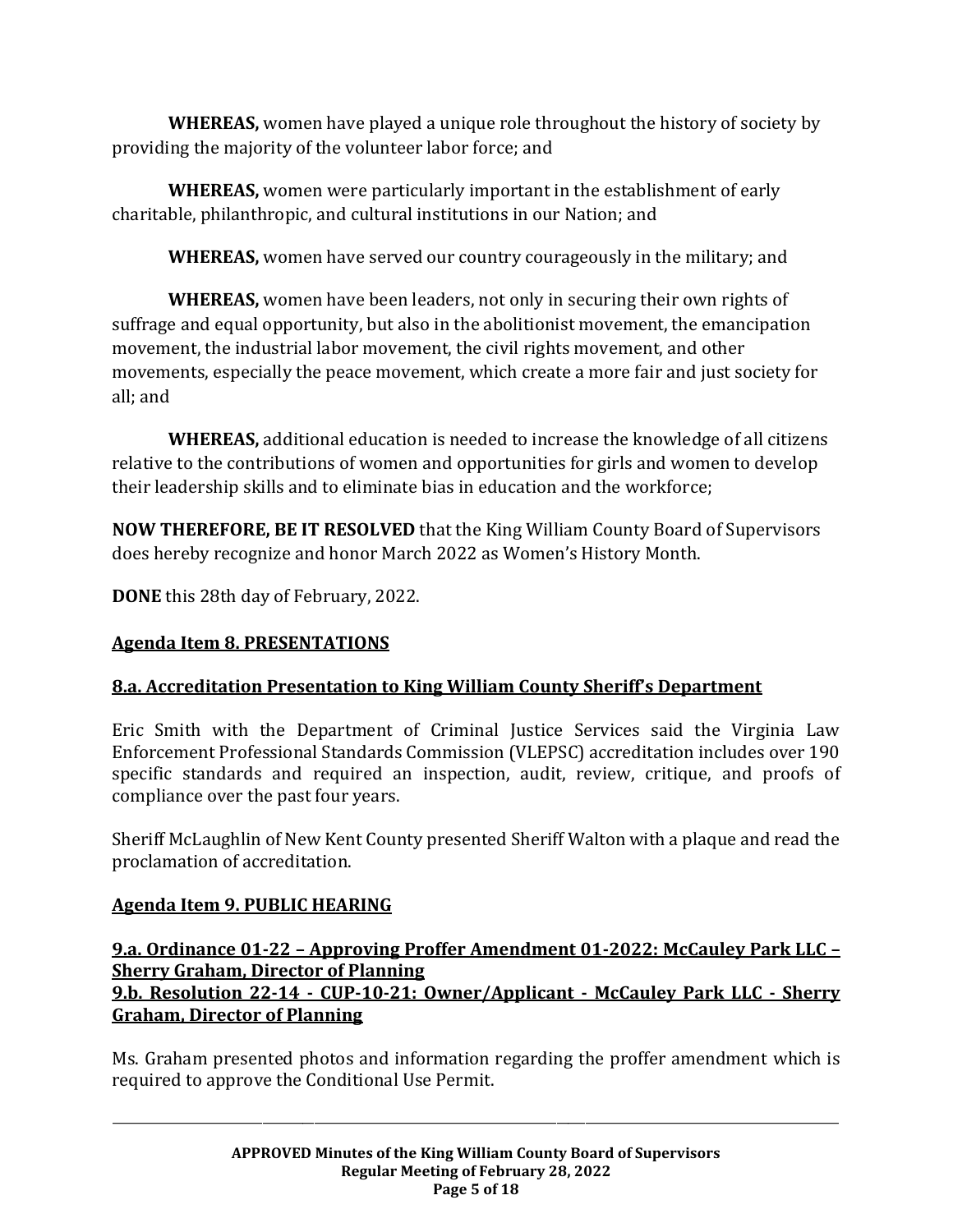Vice Chair Hodges clarified the townhomes were for sale, not rent. Ms. Graham said yes, however the owner can rent their property out if they choose.

Ms. Graham said, according to the Commissioner of the Revenue's Office, the tax base on the apartments would have been \$53,000 per building whereas the townhomes will be \$25,000 on the land plus approximately \$250,000 per townhome.

Vice Chair Hodges asked if they were being required to put high speed internet connections in the townhomes. Ms. Graham said no. Supervisor Moskalski said he doesn't think you can make that a requirement. Chairman Moren said high speed internet is available in that area.

Supervisor Garber asked how the parcel across the street is zoned. Ms. Graham said it is business and industrial.

Vice Chair Hodges asked how many townhomes are connected in a row. Todd Rogers with McCauley Park, LLC said no more than five per building and there are firewalls between all units.

Supervisor Garber asked Mr. Rogers if they also own the parcels across the street. Mr. Rogers said yes.

Mr. Rogers said Breezeline (Atlantic Broadband) would be putting in high speed internet during construction.

Chairman Moren opened the Public Hearing. There being no speakers, Chairman Moren closed the Public Hearing.

Supervisor Moskalski made a motion to approve Ordinance 01-22 Approving Proffer Amendment 01-2022; Supervisor Garber seconded the motion. The Chairman called for any discussion. The members were polled:

| Supervisor, 2nd District: Travis J. Moskalski            | Aye |
|----------------------------------------------------------|-----|
| Supervisor, 3rd District: Stephen K. Greenwood           | Aye |
| Supervisor, 1st District: William L. Hodges – Vice Chair | Aye |
| Supervisor, 4th District: C. Stewart Garber, Jr.         | Aye |
| Supervisor, 5th District: Edwin H. Moren, Jr. - Chairman | Aye |

#### **ORDINANCE 01-22**

# **PROFFER AMENDMENT 01-2022 ASSOCIATED WITH CONDITIONAL REZONING APPLICATION Z-02-01 - (Z-02-01 AMENDMENT) - OWNER: MCCAULEY PARK, LLC**

**WHEREAS,** McCauley Park, LLC applied for CUP 10-2021 to construct 120 Townhouses on tax map parcel 21-50, Section 2 requiring the Board of Supervisors to approve a Proffer Amendment for Tax Map Parcel 21- 50, Section Two, to amend the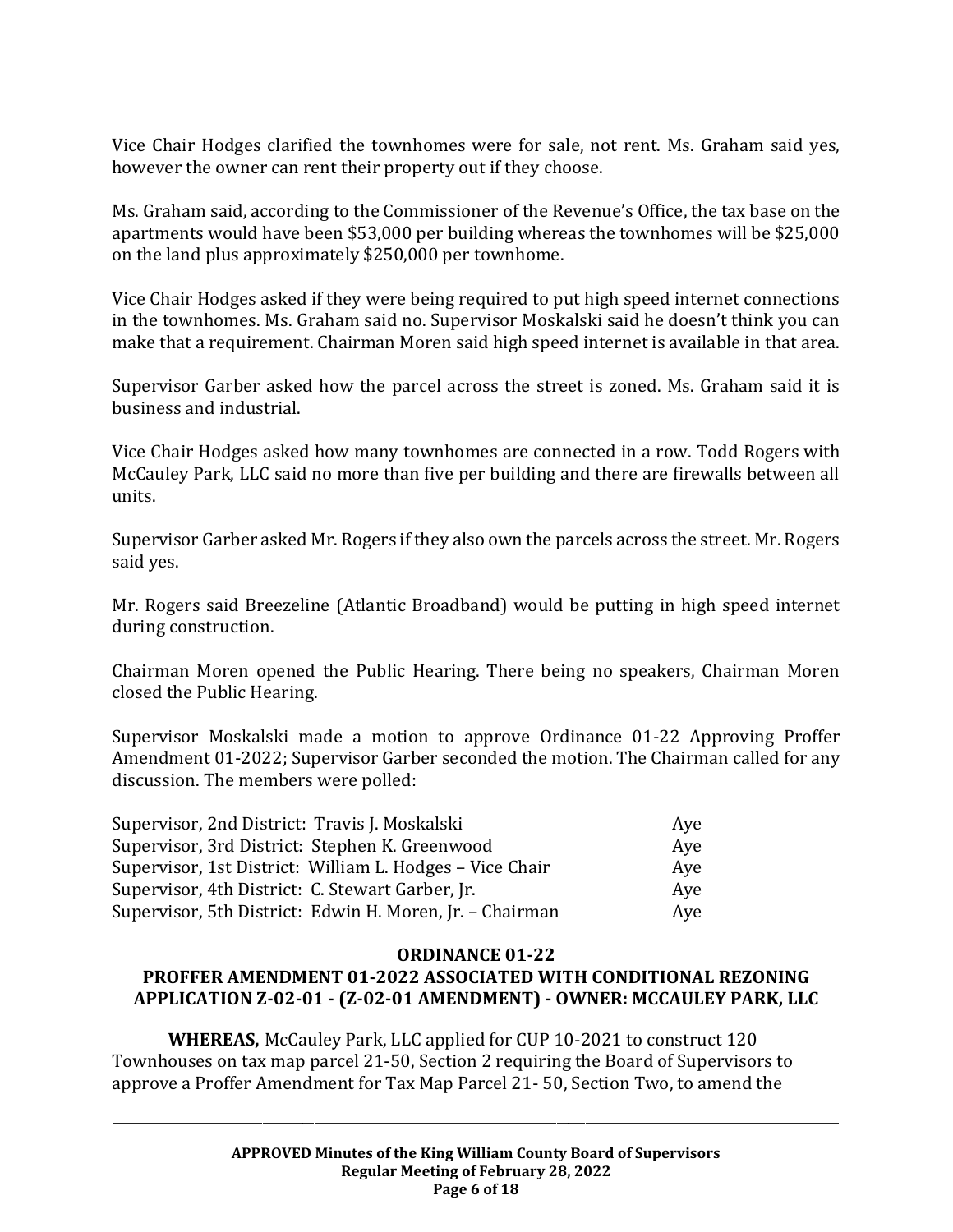existing Proffers initially approved on June 25, 2001, with re-zoning Z-02-1 and amended on September 25, 2017; and

**WHEREAS,** the Owner is requesting the following two proffer amendments:

**Proffer C.1. of Case Z-02-01 to hereby be amended and replaced with the following:**  Density Restriction. No more than 120 (120) townhouse units may be developed within Parcel Two as shown on the McCauley Park Townhomes Preliminary Plan dated September 30, 2021.

**Proffer C.5. of Case Z-02-01 to hereby be amended and replaced with the following:**  Exterior Walls. Visible portions of the exterior wall surfaces (exclusive of windows) about the foundation of multi-family buildings shall be of fiber cement board (Hardiplank) siding, brick, or brick veneer construction, vinyl siding, or cement siding; and

**WHEREAS,** all other conditions and proffers of Case Z-02-01 shall remain in full force and effect; and

**WHEREAS,** the King William County Planning Commission conducted a duly advertised public hearing on February 16, 2022 and voted to recommend approval of Proffer Amendment 01-2022; and

**WHEREAS,** the Board of Supervisors conducted a duly advertised public hearing on February 28, 2022 to consider the above proffer amendments associated with Conditional Zoning Application Z-02-01;

**NOW, THEREFORE, BE IT ORDAINED AND ENACTED,** that the Board of Supervisors of King William County, Virginia, approves the amended proffers as stated in the preambles above associated with Conditional Zoning Application Z-02-01 such amended proffers to be recorded in the Clerk's office of the Circuit Court of King William County.

**ADOPTED** this the 28th day of February, 2022.

Supervisor Moskalski made a motion to approve Resolution 22-14 Approving CUP-10-21; Vice Chair Hodges seconded the motion. The Chairman called for any discussion. The members were polled:

| Supervisor, 3rd District: Stephen K. Greenwood           | Aye |
|----------------------------------------------------------|-----|
| Supervisor, 1st District: William L. Hodges - Vice Chair | Aye |
| Supervisor, 4th District: C. Stewart Garber, Jr.         | Ave |
| Supervisor, 2nd District: Travis J. Moskalski            | Aye |
| Supervisor, 5th District: Edwin H. Moren, Jr. - Chairman | Aye |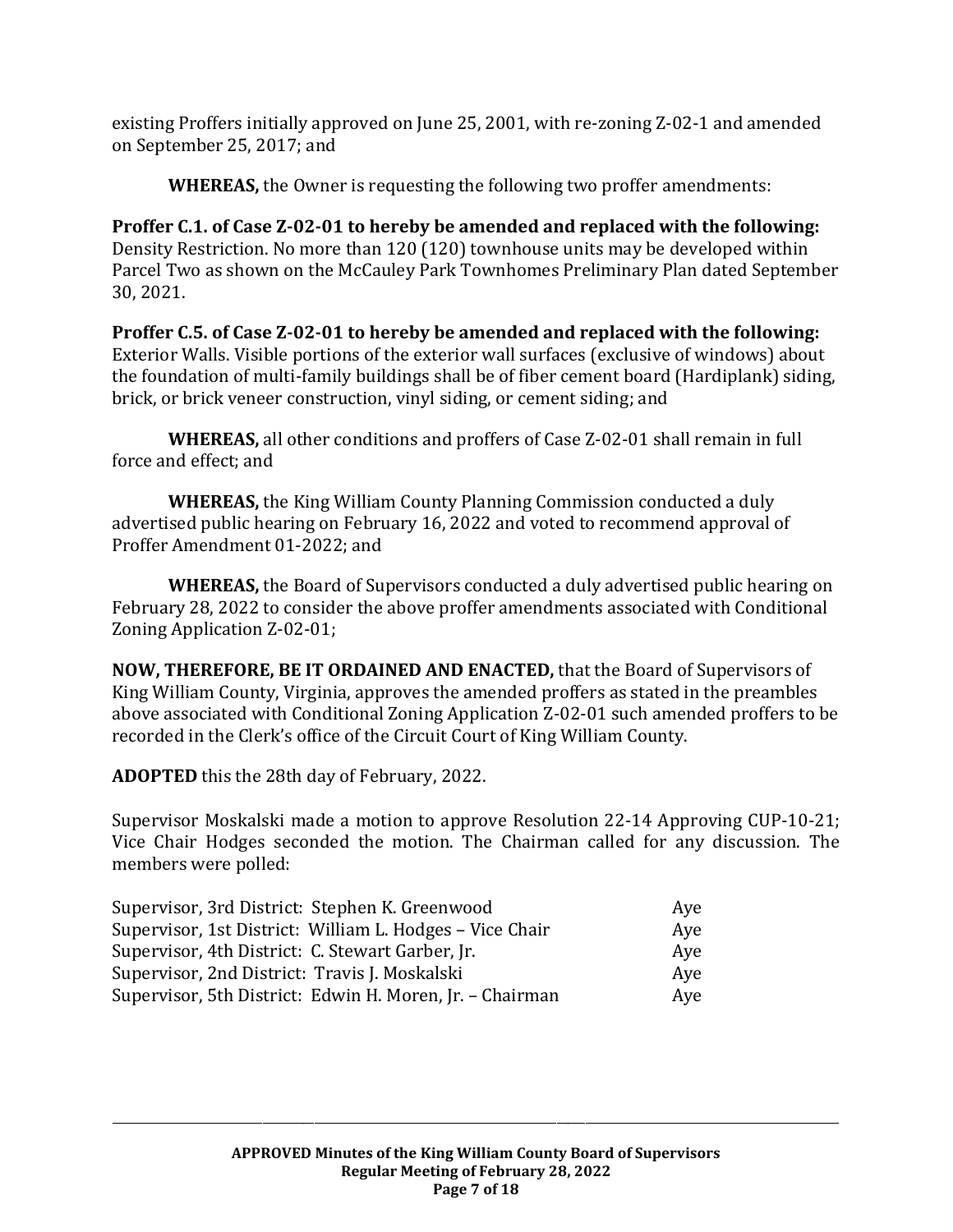#### **RESOLUTION 22-14 APPROVING CONDITIONAL USE PERMIT (CUP) 10-21 TAX MAP PARCEL 21-50 – MCCAULEY PARK SUBDIVISION TOWNHOMES**

**WHEREAS,** the applicant is requesting a Conditional Use Permit to construct 120 townhouses in an area of the McCauley Park Subdivision that was previously approved for multi-family apartments, such property located on tax map parcel 21-50 is currently served by public water and sewer and consists of approximately 29.4 acres; and

**WHEREAS,** a goal in the current King William County Comprehensive Plan is to provide a variety of safe, decent, affordable, and quality housing opportunities, and to encourage the development of a variety of housing types to accommodate current and future citizens of varying ages, stations in life, and income levels; and

**WHEREAS,** King William County Code Article X, Section 86-456 states that a conditional use permit should be approved if it found that the location is appropriate and not in conflict with the comprehensive plan; the public health, safety, morals, and general welfare will not be adversely affected; adequate utilities and off-street parking facilities will be provided; necessary safeguards will be provided for the protection of surrounding property, persons, and the neighborhood values; and

**WHEREAS,** the King William County Planning Commission held a duly advertised public hearing on December 7, 2021 and voted 5-0 to recommend approval to the Board of Supervisors with the condition that the developer will meet all requirements listed in Section 86-162; and

**WHEREAS,** the King William County Board of Supervisors tabled consideration of CUP 10-21 via Resolution 21-91 on December 27, 2021 until such time as any necessary proffer amendments are considered by the King William County Planning Commission; and

**WHEREAS,** the King William County Planning Commission conducted a duly advertised public hearing on February 16, 2022 and voted to recommend approval of Proffer Amendment 01-2022; and

**WHEREAS,** the Board of Supervisors conducted a duly advertised public hearing on February 28, 2022and voted to approve Ordinance 01-22 approving Proffer Amendment 01-2022;

**NOW, THEREFORE, BE IT RESOLVED,** the King William County Board of Supervisors hereby approves CUP 10-21, with the condition that the developer will meet all requirements listed in Section 86-162.

**DONE** this 28th day of February, 2022.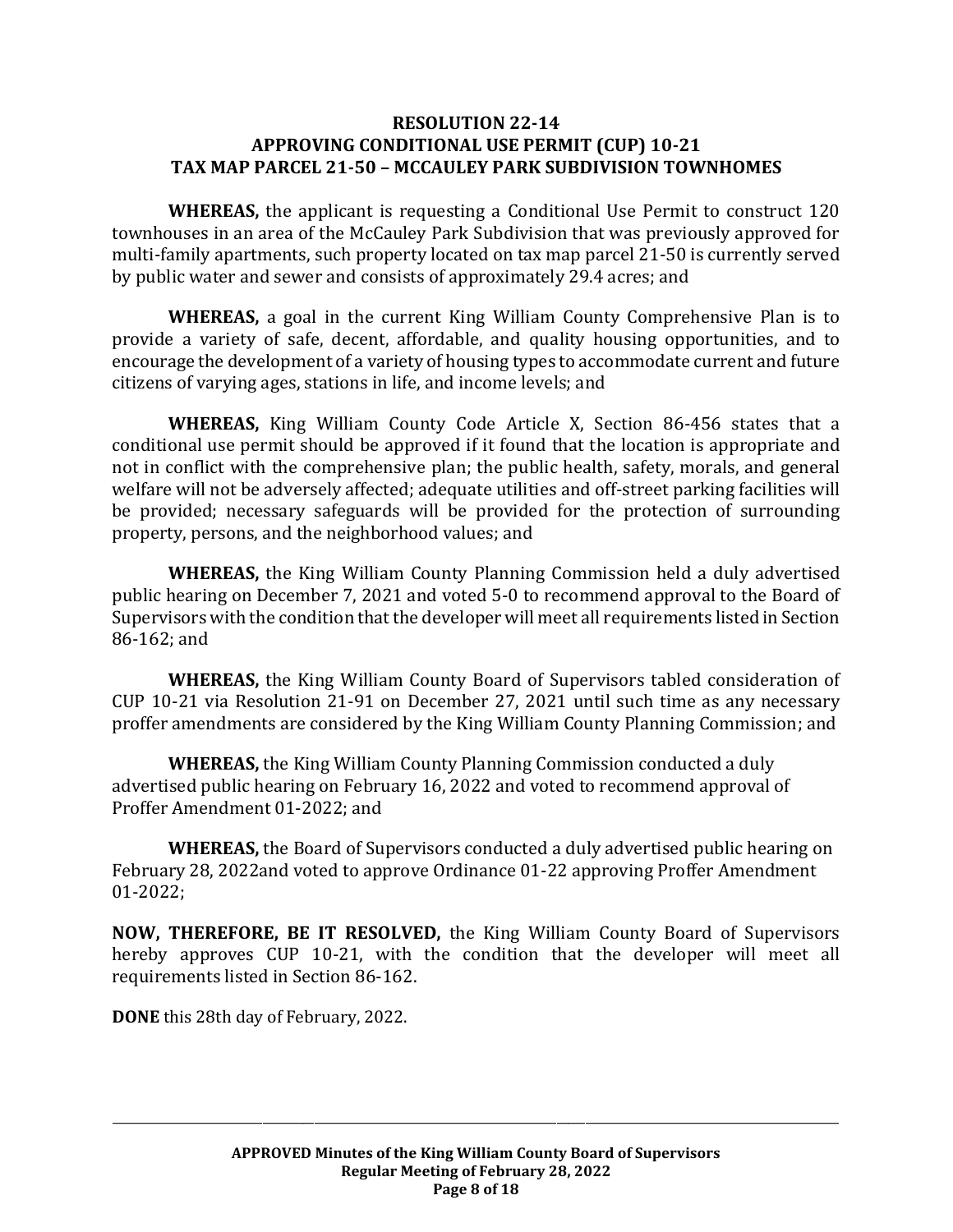#### **Agenda Item 10. OLD BUSINESS**

### **10.a. Resolution 22-15 – Clarification of Board Appointment to the King William County Planning Commission**

Mr. Ashcraft presented the resolution clarifying the Board appointment to the Planning Commission which was requested by the Board.

Vice Chair Hodges made a motion to approve Resolution 22-15; Supervisor Moskalski seconded the motion. The Chairman called for any discussion. The members were polled:

| Supervisor, 1st District: William L. Hodges - Vice Chair | Aye |
|----------------------------------------------------------|-----|
| Supervisor, 4th District: C. Stewart Garber, Jr.         | Aye |
| Supervisor, 2nd District: Travis J. Moskalski            | Aye |
| Supervisor, 3rd District: Stephen K. Greenwood           | Ave |
| Supervisor, 5th District: Edwin H. Moren, Jr. - Chairman | Aye |

#### **RESOLUTION 22-15 CLARIFICATION OF BOARD APPOINTMENT TO THE KING WILLIAM COUNTY PLANNING COMMISSION**

**WHEREAS,** Virginia Code section 15.2-2212 states one member of the Planning Commission may be a member of the governing body of the locality and the term of such member shall be coextensive with the term of office to which the member of the governing body has been elected; and

**WHEREAS,** the statue further says the Board may choose at its annual meeting whether to appoint someone else, but lacking such an action, the appointed supervisor shall serve on the Planning Commission until the conclusion of their term in office; and

**WHEREAS,** the Board of Supervisors appointed Stephen K. Greenwood to serve as the Board of Supervisors Representative on the King William County Planning Commission on January 10, 2022 via Resolution 22-03;

**NOW, THEREFORE, BE IT RESOLVED** by the Board of Supervisors of King William County, Virginia that Supervisor Stephen K. Greenwood's term expiration as the Board of Supervisors Representative on the King William County Planning Commission shall conclude on the same date his term in office concludes unless the Board decides at a future annual meeting to appoint someone else.

**DONE** this 28th day of February, 2022.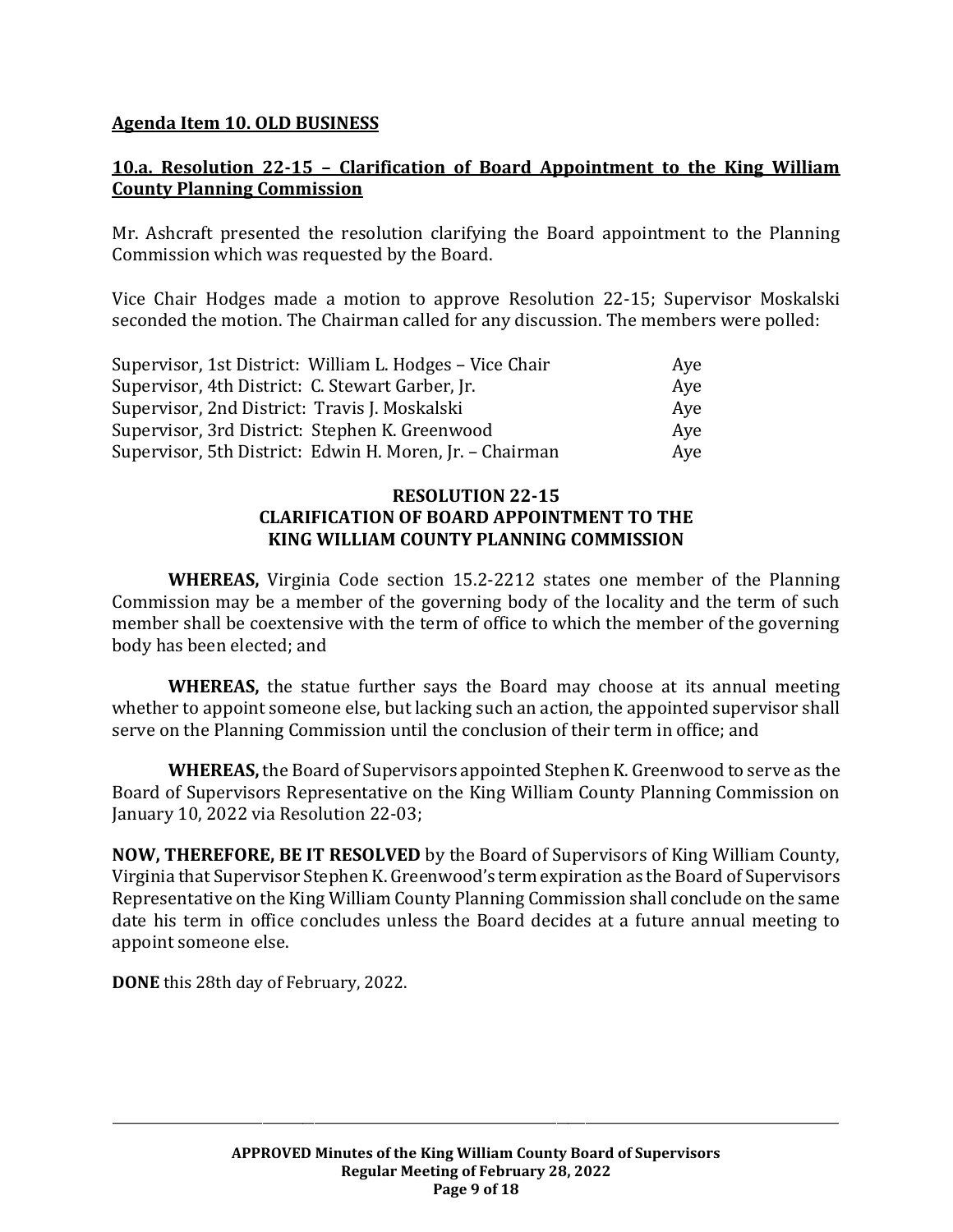# **Agenda Item 11. NEW BUSINESS**

# **11.a. Authorizing the Advertisement of a Public Hearing Regarding Borrowing Prospects - Percy C. Ashcraft, County Administrator**

David O. White, Ed.D., Division Superintendent; Staci Longest, Director of Finance; and Tony Stone, Director of Operations for King William County Public Schools came forward. Dr. White said KWCPS had received a grant enabling them to begin the HVAC project at Hamilton Holmes Middle School. They were awaiting a letter of intent from the General Assembly for possible additional grant funds.

Ms. Longest said the School Board would like to hold a public hearing regarding the VPSA bond funding at the end of March.

Chairman Moren asked if the school fire panels have been updated to 804. Mr. Stone said yes.

Supervisor Moskalski made a motion to authorize a Public Hearing regarding KWCPS borrowing to fund capital improvements. Vice Chair Garber seconded the motion. The Chairman called for any discussion. The members were polled:

| Supervisor, 4th District: C. Stewart Garber, Jr.         | Aye |
|----------------------------------------------------------|-----|
| Supervisor, 2nd District: Travis J. Moskalski            | Ave |
| Supervisor, 3rd District: Stephen K. Greenwood           | Aye |
| Supervisor, 1st District: William L. Hodges - Vice Chair | Aye |
| Supervisor, 5th District: Edwin H. Moren, Jr. - Chairman | Aye |

### **11.b. Redistricting Recommendation – Gene Campbell, Redistricting Advisory Committee Chair**

Mr. Campbell thanked the members of the Redistricting Advisory Committee, staff, and Mr. McRoberts for their help in putting together the Redistricting recommendation. He said the committee held three meetings and received guidelines from Mr. McRoberts.

The 2020 census showed the population in King William County at 17,810. The committee was tasked with getting as close to possible in having five equal districts. He said they had to take some from Districts 3 and 4 because they had become too large and they had to add to District 2. He said they could only pick up and take away according to census blocks. 202 were taken from District 4 and moved to District 5; 20 were moved from District 4 to District 2; and 144 were moved from District 3 to District 2. He said the changes had to maintain concise and compact district lines. No changes were made to District 1 – West Point. All population numbers in the recommended map are within the guidelines.

Supervisor Garber said he thinks it's a good plan and is fair.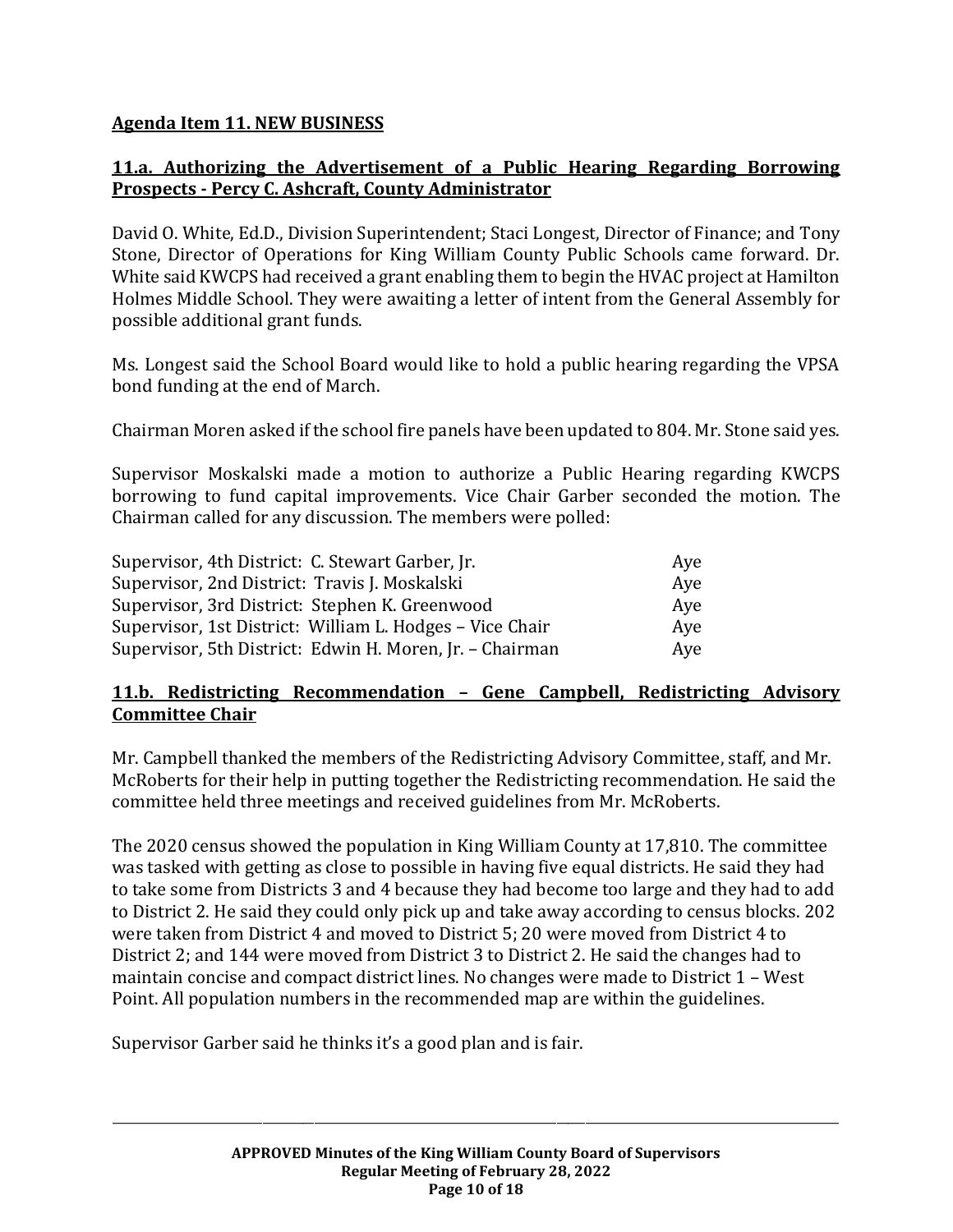Chairman Moren asked if all percentages were within reason. Mr. Campbell said yes, they are all within the necessary guidelines.

Supervisor Greenwood and Chairman Moren said they would like to see a more detailed map.

Chairman Moren asked what the next step is. Mr. Hudgins said a Public Hearing would need to be advertised and held. Then the map will be sent to the Office of the Attorney General for a Certificate of No Objection. An Open House is also scheduled for March 15th at 6pm to provide citizens a chance to see the map and ask questions prior to the Public Hearing.

# **11.c. Budget Overviews – Natasha Joranlien, Director of Finance**

Ms. Joranlien presented overviews of budgets for Social Services, Children's Services Act (CSA), Community Connection (VJCCCA), and General Registrar.

# **11.c.i. Social Services (DSS) – Letecia Loadholt, Director**

Ms. Joranlien said they were trying to base the DSS budget request on a formula calculated by Ms. Loadholt at a previous job. She said FY22 is going to be lower than budgeted and the FY23 request looks higher than usual because of the formula used. She said County Finance and DSS Finance have been working together to make sure the calculation is working currently month to month.

The Board had no questions.

# **11.c.ii. Children's Services Act (CSA) – Ann Porter, Program Coordinator**

Chairman Moren asked what has changed from last year. Ms. Porter said last year's budget calculation took into account three different local match rates. This year, she calculated the budget using the base match rate. She thinks expenses may actually be less than projected but it all depends on the types of services needed in the coming year.

Supervisor Moskalski asked if there was an increase of children in certain areas. Supervisor Garber said there is no way of knowing and it can't be predicted.

# **11.c.iii. Virginia Juvenile Community Crime Control Act (VJCCCA)/Community Connection – Veda Frazier, Program Manager**

Ms. Frazier said there is a reduction in her request due to using funds left from FY22 due to being short-staffed. She said they have also seen a reduction in electronic monitoring fees due to COVID but these expenses are rising again.

Supervisor Garber said this is another program where predictions cannot be made.

Ms. Frazier said last year hurt them with not being able to recover fees and she's grateful they had a balance to cover their expenses. She said unfortunately, children are back to doing naughty things now that COVID restrictions have eased.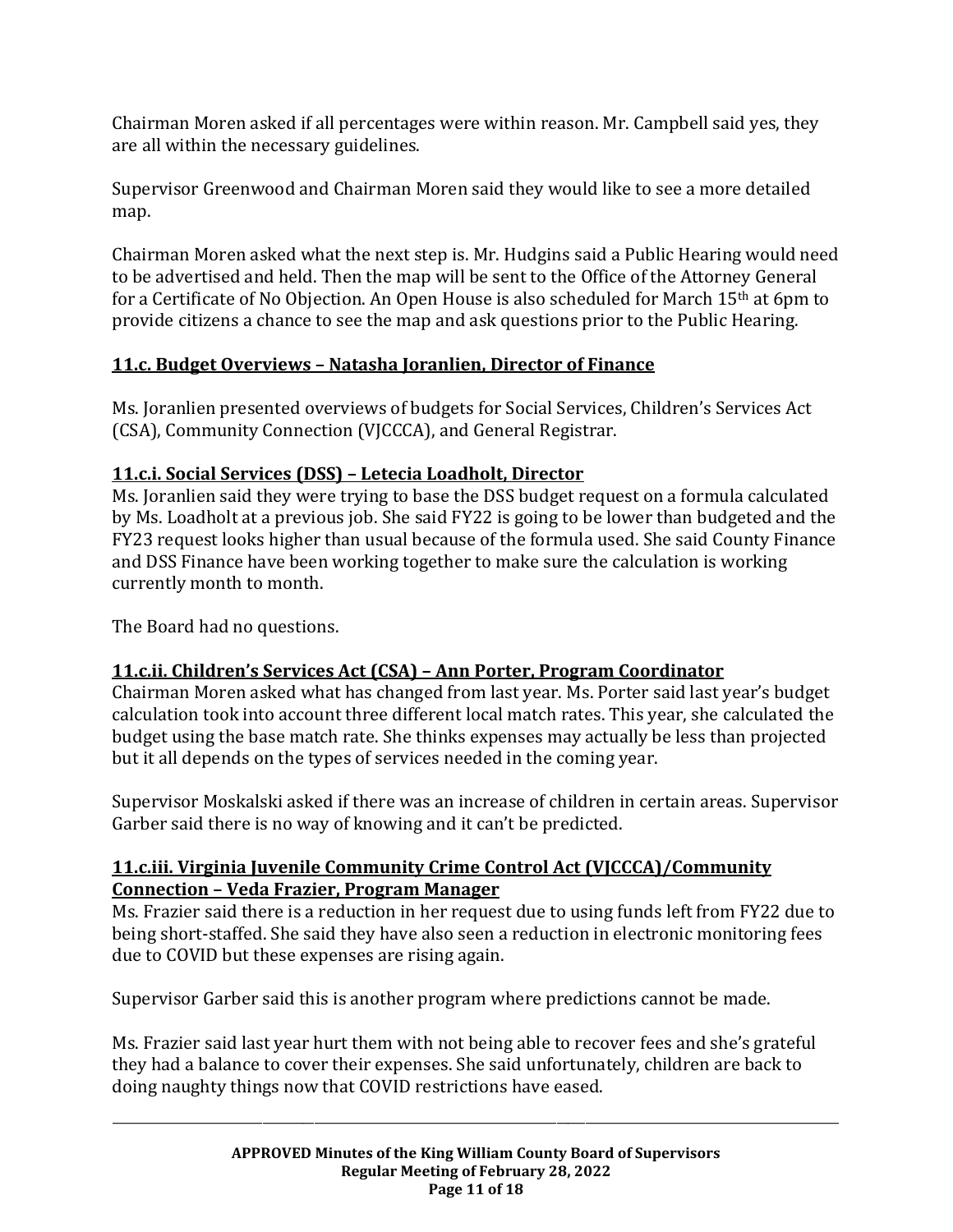Supervisor Garber said DSS is not involved at all with VJCCCA.

# **11.c.iv. General Registrar – Alison Fox, General Registrar**

Ms. Fox said they will be experiencing an increase in wages and part-time staff.

Chairman Moren asked if there were a lot of changes due to new laws. Ms. Fox said yes, always.

Ms. Fox said she requested a part-time person last year and did not receive funding. The part-time person works 3 days per week.

Chairman Moren asked if those hours are increased during election times. Ms. Fox said she factored that into her request.

Ms. Fox said cybersecurity is also a large cost increase. It is mandated by the state and it has become such that they are unable to do it on their own anymore and have hired an outside consulting firm. This also covers them if they're audited by the state. The consultant they are using works with other counties and is approved by the state.

Chairman Moren asked if our IT department could take over next year. Ms. Fox said possibly, although the state is going to have more requirements next year. The consultant is on an annual contract.

# **11.d. Capital Improvement Plan (CIP) for Schools and County – Natasha Joranlien, Director of Financial Services**

Ms. Joranlien presented the five-year CIP for the schools and county. The \$2.5 million shown for the Broadband Initiative includes \$2 million from ARPA, \$225,000 from the EDA, and \$275,000 from the County. The Brush Truck purchase shown for Fire & EMS is rolled over from FY22. The forecast balance in the Unassigned General Fund is based on unaudited financials.

Staci Longest, KWCPS Director of Finance discussed the Schools' CIP. The Bus Garage is needed because the buses are now larger than the garage. The County and Schools are looking at a possible joint venture. There is broken furniture which needs to be replaced. Cots need to be purchased for the PreK program and some office flooring needs to be replaced. Fifteen school buses are more than fifteen years-old and they are hoping to replace 2-3 buses per year. Service vehicle use has increased and they need three this year. Technology is replaced on a four-year cycle and a security camera is needed in the vestibule at AES.

Supervisor Moskalski asked about the Riverfront Development Plan. Mr. Ashcraft said the Comprehensive Plan outlines some easily upgraded projects along the river front as well as some upgraded amenities with the State Forests. He said staff has met with the Department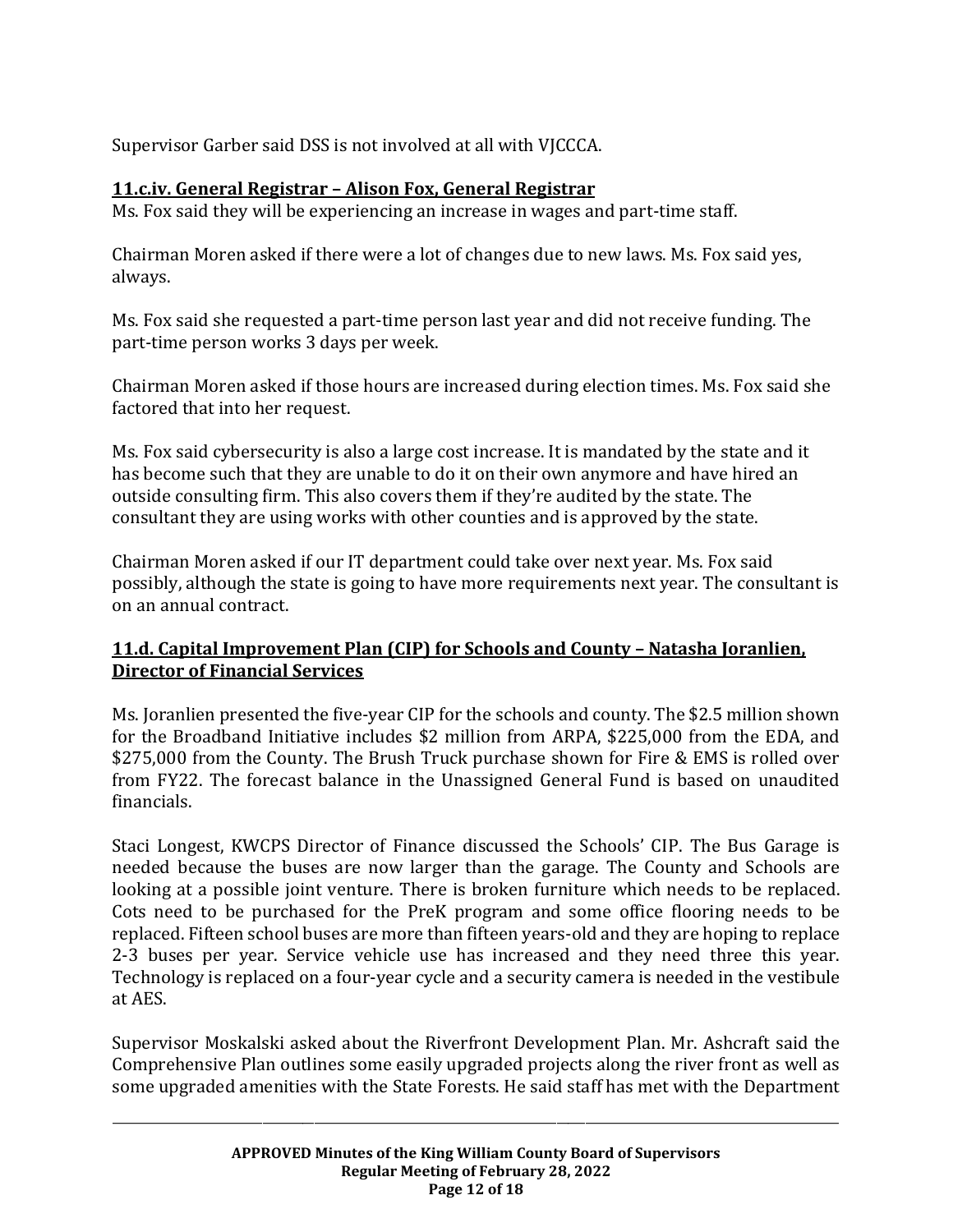of Forestry representatives and their response was not what was hoped for. Mr. Hudgins said they are looking at a Riverfront Development Plan which will include all aspects – kayak, tubing, swimming, fishing, boating, road access, etc.

Chairman Moren said there may be funds with a grant program through the MPPDC.

Supervisor Garber asked if the gravel road to White's Landing was state maintained. Mr. Hudgins said yes but he's not sure where state maintenance ends.

Supervisor Garber asked who owns the property being discussed. Mr. Hudgins said King William County owns it. Chairman Moren added that it's managed by the Department of Forestry. He said if anyone knows of other areas, please let them know.

# **Agenda Item 12. ADMINISTRATIVE MATTERS FROM COUNTY ADMINISTRATOR**

### **12.a. Administration Report – Percy C. Ashcraft, County Administrator**

Mr. Ashcraft provided the Board an updated copy of his report (Attachment A). He said mask restrictions are getting closer to being lifted. He said King William County is currently the highest transmission county in the Three Rivers Health District and encouraged people to get their COVID booster shots.

King William Little League has tentatively planned Opening Day for March 26<sup>th</sup> and will be inviting the Supervisors to throw the opening ball.

Dominion Energy and HRSD have both announced refunds coming to customers and the MPPDC has a Septic Tank Pump Out Assistance Program. All are covered in more detail on the County website.

Staff continues to look at possible grant funding available for projects.

# **Agenda Item 13. BOARD OF SUPERVISORS' COMMENTS**

Supervisor Moskalski thanked people for coming. He congratulated the King William Sheriff's Office, said he was proud of them, and said staff had done a good job on the budget. He said he continues to be inspired by the Ukrainian leadership.

Supervisor Greenwood thanked people for coming and congratulated the King William Sheriff's Office.

Supervisor Garber congratulated the King William Sheriff's Office. He said what is happening in the Ukraine is a travesty and to continue to pray for them.

Vice Chair Hodges thanked everyone for coming and said he was proud of the entire King William Sheriff's Office and the hard work and unity of the staff. He said he's had complaints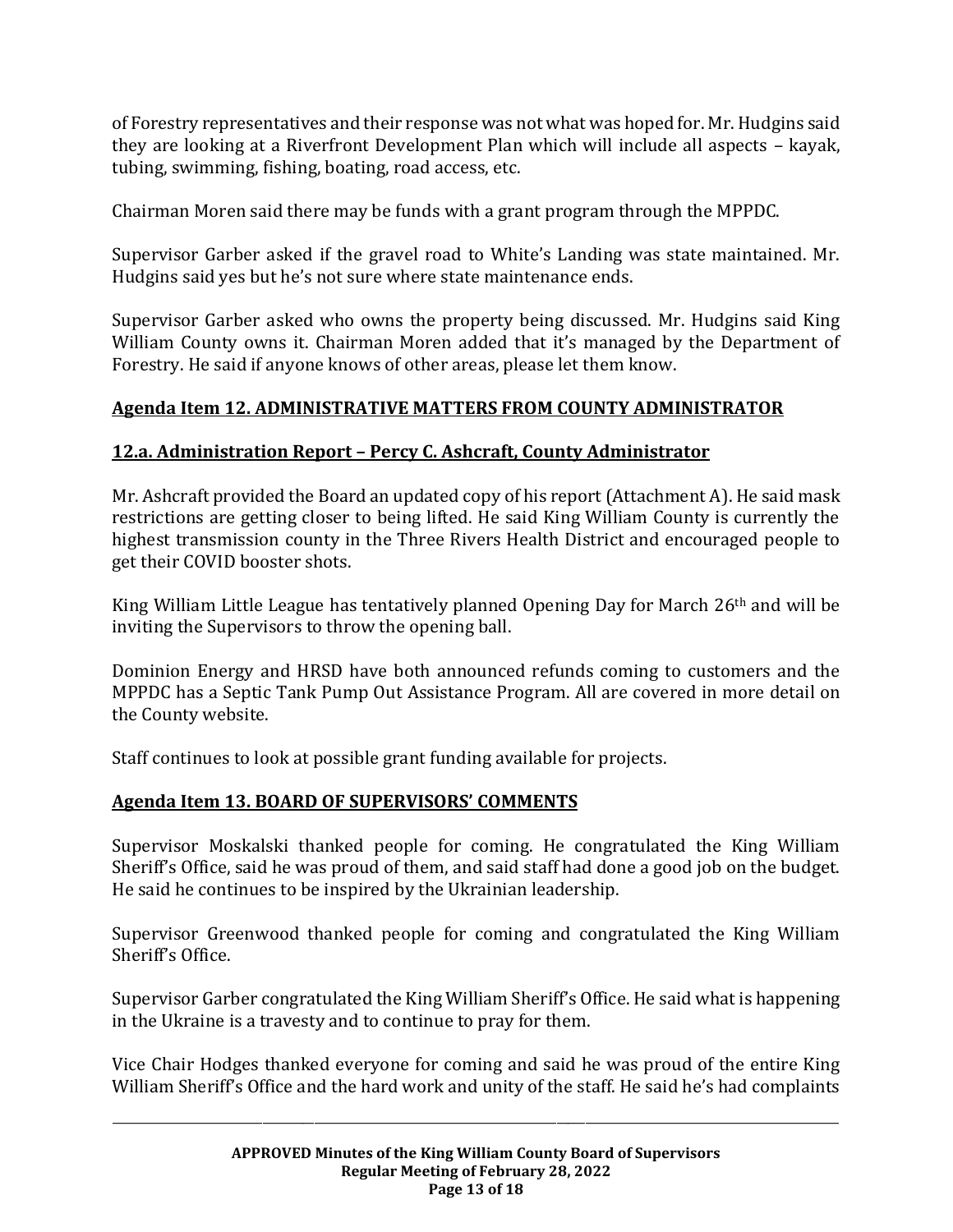that there is a fee charged when paying by e-check through Edmunds. Mr. Ashcraft said he is looking into it. Vice Chair Hodges said with all the issues with Edmunds, people should not also be having to pay fees to pay by e-check.

Chairman Moren congratulated the King William Sheriff's Office. He said he's been to the Ukraine and asked for prayers for the people there.

### **Agenda Item 14. CLOSED MEETING**

### **14.a. Motion to Convene Closed Meeting**

Supervisor Moskalski made a motion to convene in Closed Meeting in accordance with Section 2.2-3711 (A)(1) of the Code of Virginia to consider a personnel matter involving the performance of a specific public employee; and in accordance with Section 2.2-3711 (A)(5) of the Code of Virginia to discuss a prospective business or industry or expansion of an existing business or industry where no previous announcement has been made; and in accordance with Section 2.2-3711 (A)(29) of the Code of Virginia to discuss the terms or scope of a public contract, because discussion in open session would adversely affect the bargaining position or negotiating strategy of the Board. Vice Chair Hodges seconded the motion. The Chairman called for any discussion. The members were polled:

| Supervisor, 2nd District: Travis J. Moskalski            | Aye |
|----------------------------------------------------------|-----|
| Supervisor, 3rd District: Stephen K. Greenwood           | Ave |
| Supervisor, 1st District: William L. Hodges – Vice Chair | Aye |
| Supervisor, 4th District: C. Stewart Garber, Jr.         | Ave |
| Supervisor, 5th District: Edwin H. Moren, Jr. - Chairman | Aye |

#### **14.b. Motion to Reconvene in Open Session**

Supervisor Moskalski made a motion to reconvene in Open Session. Supervisor Greenwood seconded the motion. The Chairman called for any discussion. The members were polled:

| Supervisor, 3rd District: Stephen K. Greenwood           | Aye |
|----------------------------------------------------------|-----|
| Supervisor, 1st District: William L. Hodges - Vice Chair | Aye |
| Supervisor, 4th District: C. Stewart Garber, Jr.         | Aye |
| Supervisor, 2nd District: Travis J. Moskalski            | Aye |
| Supervisor, 5th District: Edwin H. Moren, Jr. - Chairman | Aye |

# **14.c. Certification of Closed Meeting**

Vice Chair Hodges moved for adoption of Standing Resolution 1 (SR-1) in accordance with Section 2.2-3712 (D) of the Code of Virginia, 1950, as amended; the motion was seconded by Supervisor Moskalski. The Chairman called for any discussion. The members were polled: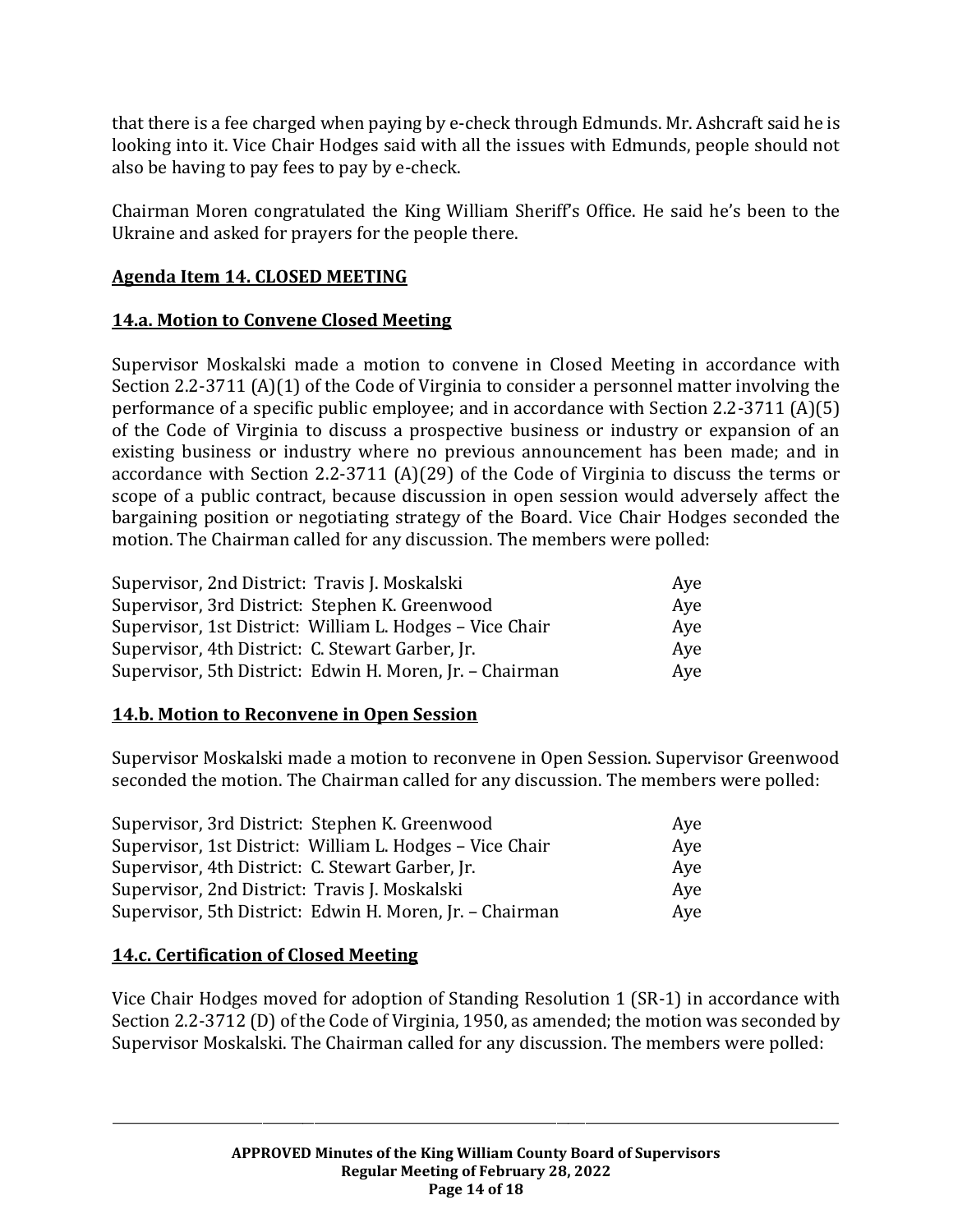| Supervisor, 1st District: William L. Hodges - Vice Chair | Aye |
|----------------------------------------------------------|-----|
| Supervisor, 4th District: C. Stewart Garber, Jr.         | Aye |
| Supervisor, 2nd District: Travis J. Moskalski            | Aye |
| Supervisor, 3rd District: Stephen K. Greenwood           | Aye |
| Supervisor, 5th District: Edwin H. Moren, Jr. - Chairman | Aye |

#### **STANDING RESOLUTION – 1 (SR-1) A RESOLUTION TO CERTIFY COMPLIANCE WITH THE FREEDOM OF INFORMATION ACT REGARDING MEETING IN CLOSED MEETING**

**WHEREAS,** the King William County Board of Supervisors has convened a closed meeting on this date pursuant to an affirmative recorded vote, and in accordance with the provisions of the Virginia Freedom of Information Act; and,

**WHEREAS,** Section 2.2-3712 (D) of the Code of Virginia requires a certification by the King William County Board of Supervisors that such closed meeting was conducted in conformity with Virginia law,

**NOW, THEREFORE, BE IT RESOLVED** that the King William County Board of Supervisors on this 28th day of February, 2022, hereby certifies that, to the best of each member's knowledge:

- 1. Only public business matters lawfully exempted from open meeting requirements under the Freedom of Information Act were heard, discussed, or considered in the closed meeting to which this certification resolution applies, by the King William County Board of Supervisors.
- 2. Only such public business matters as were identified in the motion convening the closed meeting were heard, discussed, or considered by the King William County Board of Supervisors.

**DONE** this the 28th day of February, 2022.

#### **14.d. Action on Closed Meeting (if necessary)**

No action was taken as a result of the Closed Meeting.

#### **Agenda Item 15. APPOINTMENTS**

No appointments were made.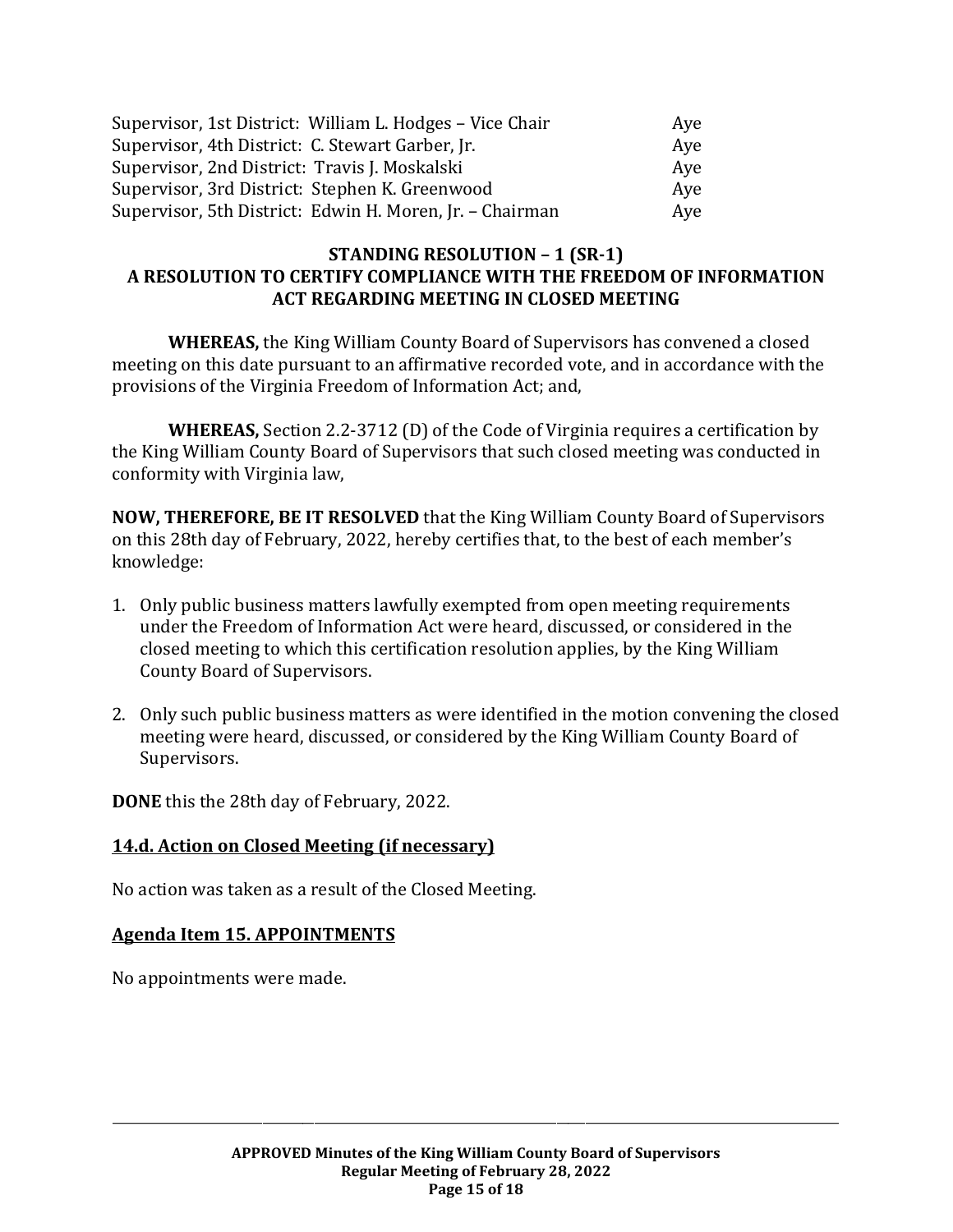# **Agenda Item 16. ADJOURN OR RECESS**

Supervisor Greenwood made a motion to adjourn the meeting; seconded by Supervisor Garber. The Chairman called for any discussion. The members were polled:

| Supervisor, 4th District: C. Stewart Garber, Jr.         | Ave |
|----------------------------------------------------------|-----|
| Supervisor, 2nd District: Travis J. Moskalski            | Aye |
| Supervisor, 3rd District: Stephen K. Greenwood           | Aye |
| Supervisor, 1st District: William L. Hodges - Vice Chair | Ave |
| Supervisor, 5th District: Edwin H. Moren, Jr. - Chairman | Aye |

COPY TESTE:

| Edwin H. Moren, Jr., Vice Chair |
|---------------------------------|
| <b>Board of Supervisors</b>     |

Christine H. Branch Board of Supervisors Deputy Clerk to the Board of Supervisors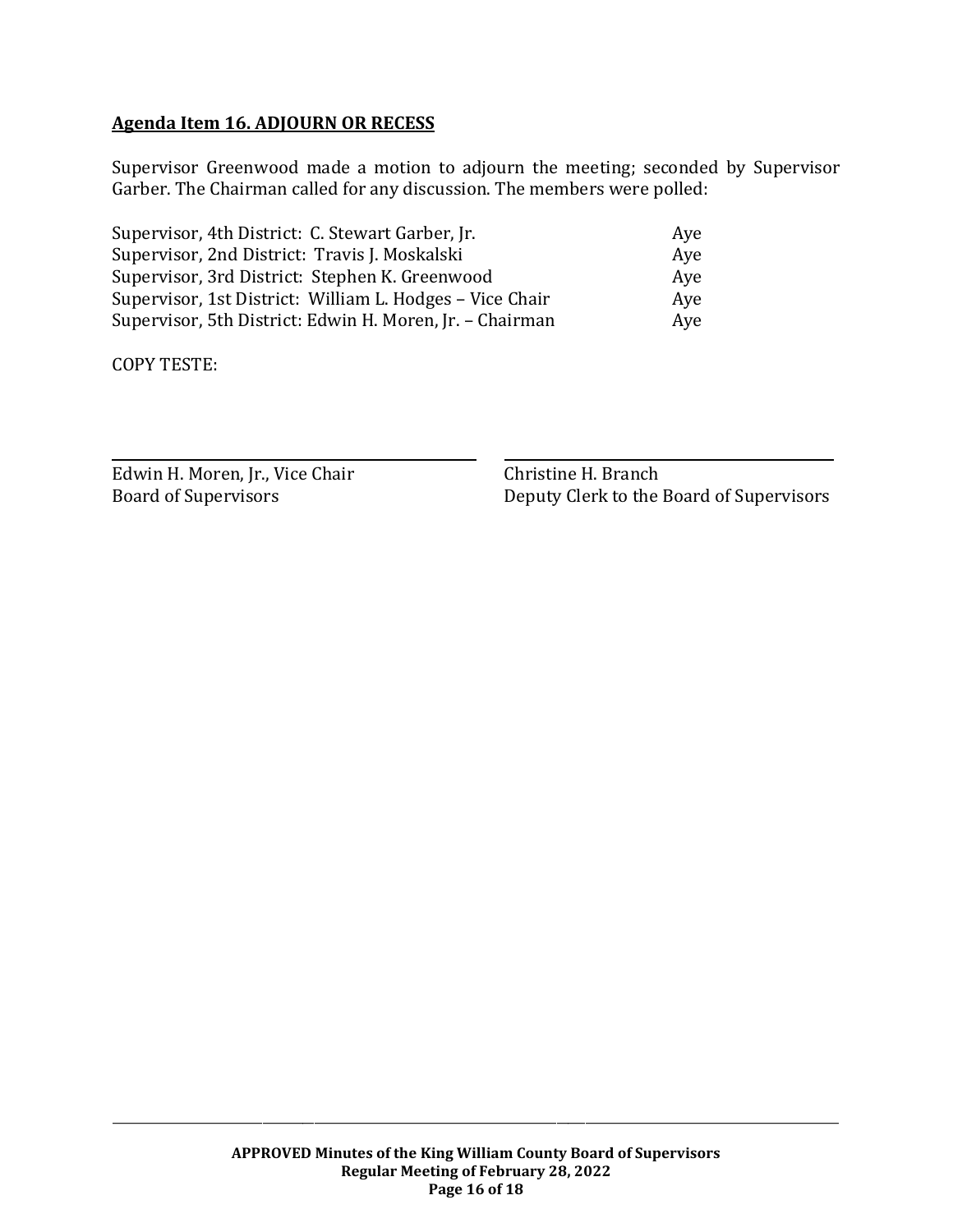# **ATTACHMENT A**



County Administrator's Report

*February 28, 2022 Meeting of the Board of Supervisors (Revised)*

# **Meetings & Special Dates**

# **March**

- 1. Planning Commission Meeting March 1, 7 p.m.; Board Room.
- 2. Board of Supervisors Budget Work Session March 2, 7 p.m.; Board Room.
- 3. Recreation Commission Meeting March 3, 7 p.m.; Community Center
- 4. Board of Supervisors Joint Budget Meeting w/KWCPS March 8, 7 p.m.; Board Room.
- 5. Economic Development Authority Meeting with Planning Commission– March 9, 7 p.m.; Board Room.
- 6. Comprehensive Plan Public Hearing March 10, 7 p.m.; Board Room
- 7. Board of Supervisors Work Session & Presentation of Budget March 14, 7 p.m.; Board Room
- 8. King William County School Board Meeting March 15, 6 p.m.; Hamilton Holmes Middle School
- 9. Board of Zoning Appeals Meeting March 23, 6:30 p.m.; Board Room
- 10. Wetlands Board Meeting March 24, 7 p.m.; Board Room
- 11. Board of Supervisors Regular Meeting March 28, 7 p.m.; Board Room

# **Notes & Updates**

- 1. Personnel
	- a. Katelynn Seay hired as Animal Control Deputy.
	- b. Barbara Trimmer hired as Planning Secretary.
	- c. Lauren Lechowicz hired as Juvenile Counselor.
	- d. Joseph Yancey hired as part-time medic firefighter.
- 2. The unemployment rate in King William County in December was 2.4 percent.
- 3. Staff is currently developing an Acceptable Use Policy for phones and other devices. It will be presented at the March 8th Work Session.
- 4. COVID-19 Update:
	- a. King William County is averaging five new cases per the most recent seven-day average as of February 22.
	- b. King William County residents have experienced 3,633 cases of COVID-19 since February, 2020 as of February 22. A total of 83 required hospitalization and 32 passed away.
	- c. The Virginia Dept of Labor & Industry and Health Board, which issued the VOSH Administrative Code requiring masks to be worn in the workplace in October 2021, met on February 17 to discuss repealing the Standard. They voted to repeal it, however, there is a 30 day public notice and